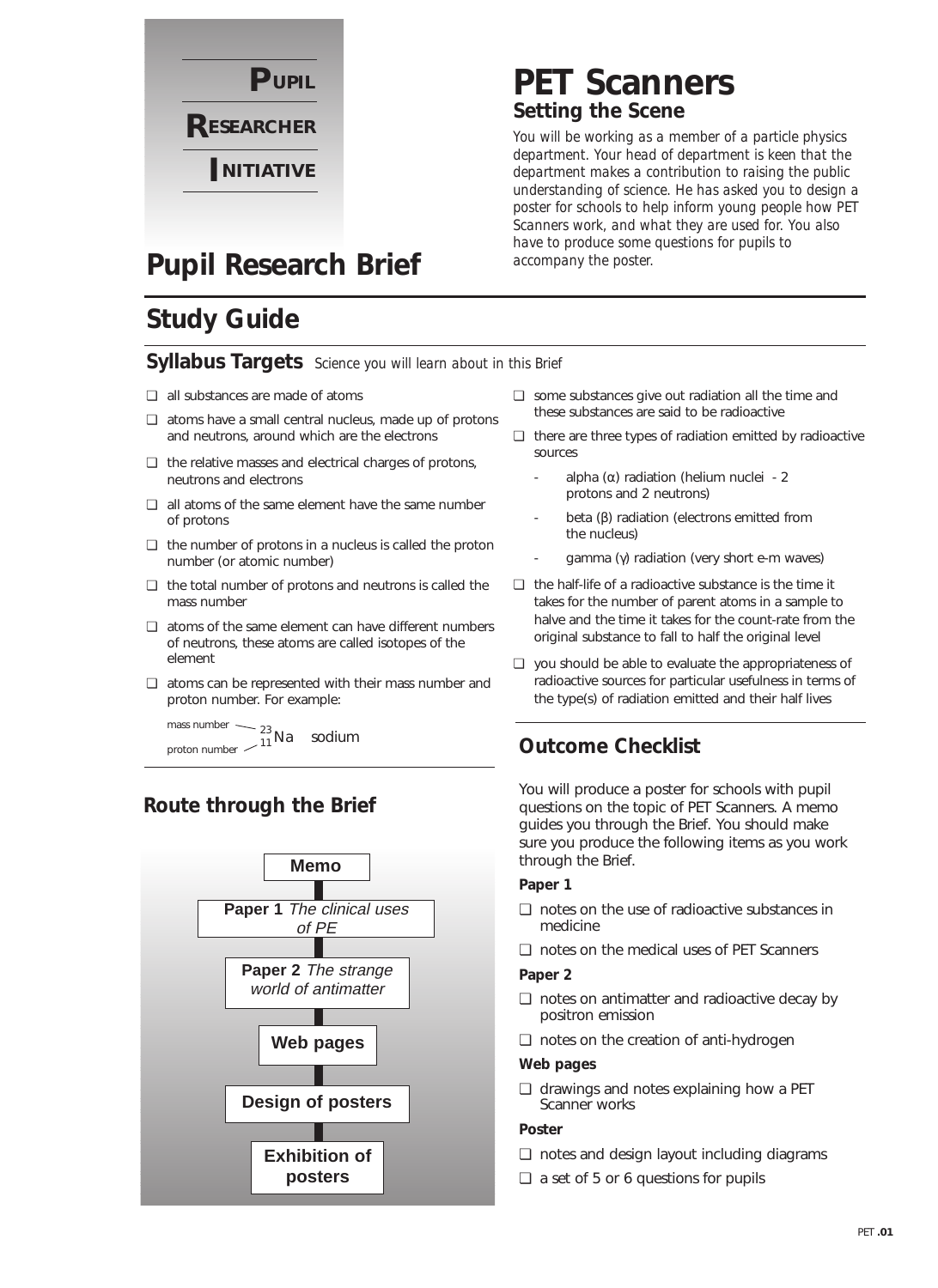## **Thomson Institute of Particle Physics University of West Mercia**

# **Memo**

**From:** Professor Jane Rutherford

#### **To:** All academic and technical staff

#### **Date:**

I reported at the last staff meeting that the Research Council had requested that we examine ways we can contribute to the public understanding of science. I have had a suggestion from Sylvia Wright that we do something on the topic of PET Scanners. She feels that this is the key area of our research work and one that is poorly understood by the general public, despite the importance of these machines in hospitals for detecting a range of medical problems. Sylvia has suggested that we target the school audience with a poster entitled *Science in our lives - the PET Scanner*.

I think this is a good idea. Science teachers often put posters on the walls of their classrooms, or on the corridors outside. Teachers also use posters to help them teach some topics, particularly if the poster contains lots of useful information. Some school posters I have seen also have a set of teachers' notes, and even questions and activities for pupils to do, based on using the information on the poster.

Could you have a go at putting together some ideas for a poster design? For this I think you will need to produce a design layout which includes:

- labelled diagrams with short explanatory notes covering uses of PET Scanners and how they work
- brief background information on radiation and antimatter.

You should also produce a separate sheet containing a set of 5 or 6 questions for pupils, to help them use the poster to learn a little about particle physics and how a PET Scanner works.

I have attached 2 pages of information about PET Scanners from a manufacturer's Web site, and two articles from science journals. We need to keep the poster as simple as possible. We can display our finished products, and comment on each other's work, making suggestions for improvements.

I look forward to seeing your efforts.

Best wishes

**Jane**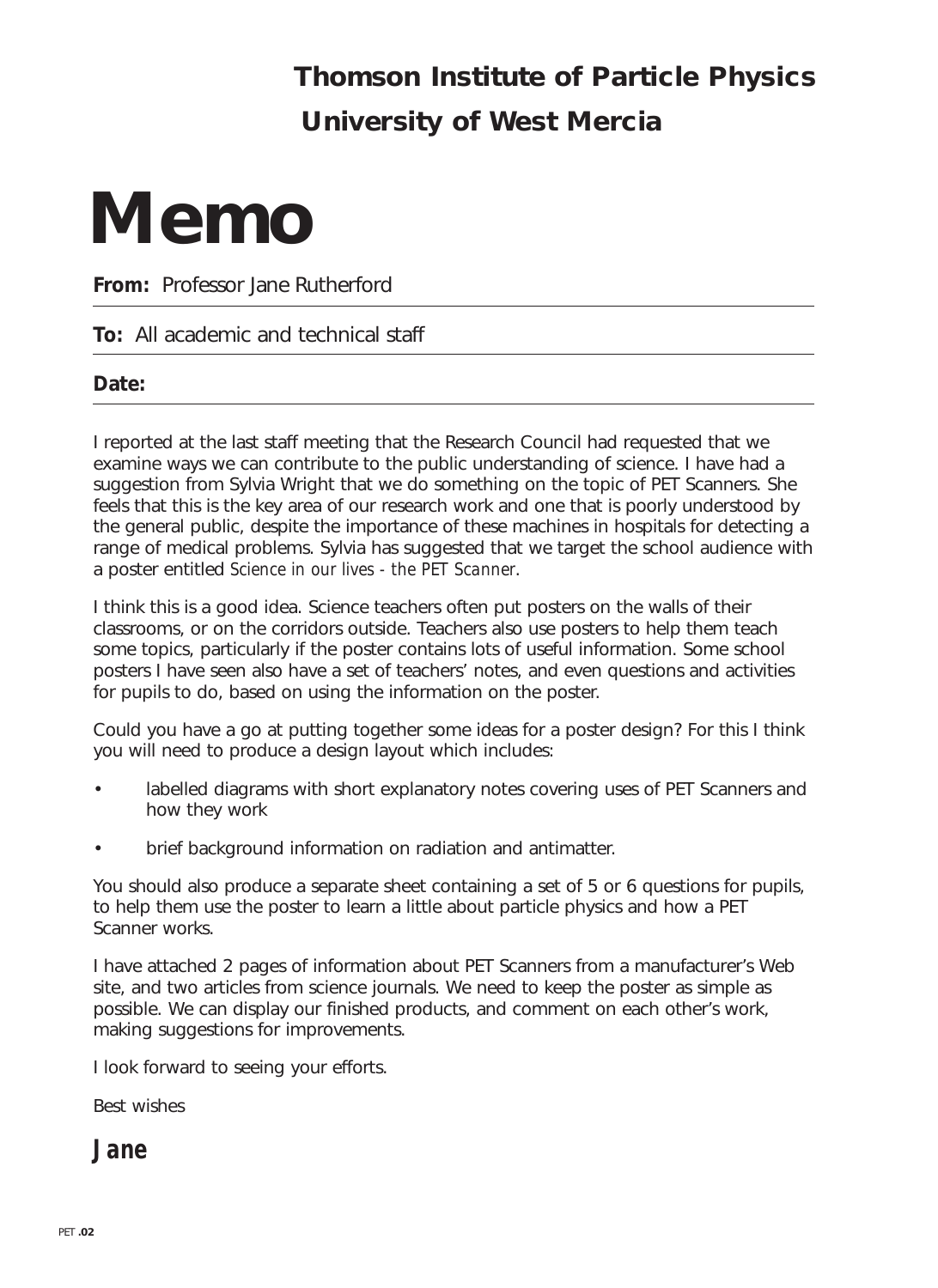**Paper 1** - Page 1

## The Clinical Uses of Positron Emission Tomography

#### **Introduction**

**This will be useful information for the introduction to the poster**

The use of radioactive substances in medicine really started after the Second World War. The earliest techniques used powerful gamma rays to kill off tumours. Later on radioisotopes were used as *tracers* to detect medical problems*.* Certain substances tend to build up in specific parts of the body. For example, iodine collects in the thyroid gland. So, if a doctor wished to find out if there was something wrong with the thyroid a substance containing radioactive iodine could be given to the patient to swallow, usually as a sodium iodide solution. The amount of radioactive iodine in the thyroid gland can be measured. If this is more or less than that absorbed by a normal, healthy thyroid gland it will indicate whether the thyroid is over- or under-active and needs treatment. People tend to think that gamma rays are more dangerous than other types of radiation. This is not true if the radioactivity is *inside* the body.

| Radiation | If source is outside body                                                               | If source is inside body           |
|-----------|-----------------------------------------------------------------------------------------|------------------------------------|
| alpha     | low penetrating power. Radiation is<br>absorbed before it reaches living cells          | cells absorb radiation strongly    |
| beta      | higher penetrating power. Some<br>radiation reaches living cells and may<br>be absorbed | cells absorb radiation weakly      |
| gamma     | highest penetrating power. Radiation<br>reaches living cells and may be absorbed        | cells absorb radiation very weakly |

*Table 1. Penetrating power and absorption levels of* α*,* β *and* γ *radiation by living cells*



*Figure 1 summarises the penetrating power of the 3 main types of radioactivity from outside the body.*

In 1957 the gamma camera was invented. This is a device that can produce images of parts of the body that have collected substances containing a gamma-emitting radioisotope. So doctors could now see, for instance, arthritic joints in the hand. The radioisotope concentrates in the inflamed parts caused by arthritis.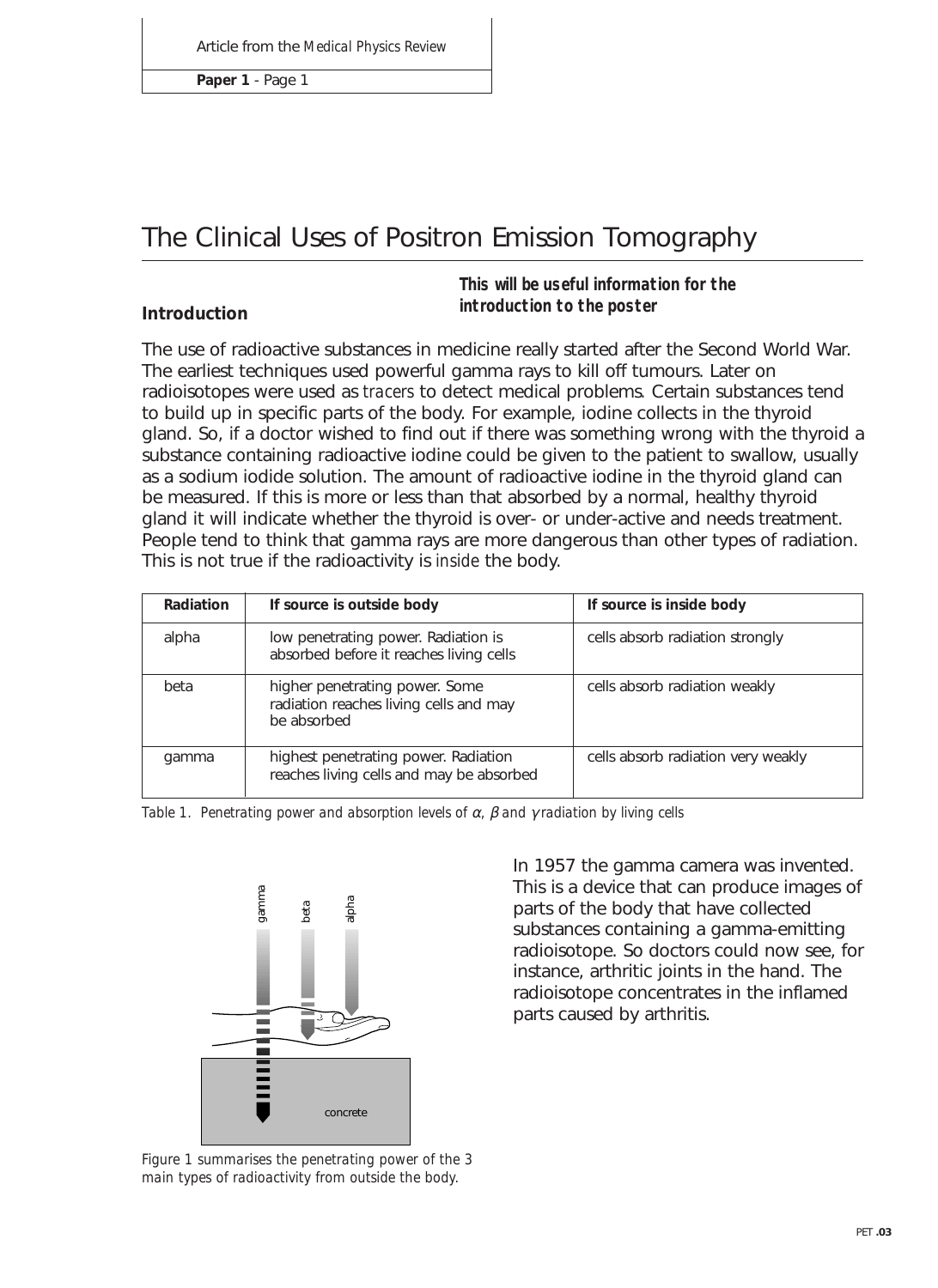**Paper 1** - Page 2

**You will find this helpful information on the uses of PET Scanners, and how they work**

#### **PET Scanners**

The 1980s saw the development of Positron Emission Tomography (tomography comes from the Greek word *tomas*, meaning section or slice). This technique uses radioisotopes that emit positrons, which are the same size as electrons but they have a positive charge. When a positron collides with an electron they annihilate and convert their masses into a short but powerful burst of gamma radiation. The gamma rays are sent out in opposite directions. A patient given a positron-emitter lies inside a ring of detectors, which pick up the gamma rays. These detectors produce signals that can be used by a computer to create images.

PET Scanners are very expensive, and they require an equally expensive piece of equipment called a **cyclotron**. This is a particle accelerator that is used for making artificial positron-emitting radioisotopes. Positron-emitters occur in nature, but it is much more convenient to make artificial ones when needed by the hospital.

#### **Medical Uses**

**Figure 2** shows a PET image of a patient with a tumour. Figure 2a is the actual image, and Figure 2b is a line drawing of the same image.



*Figure 2. (a) PET image and (b) line drawing of a patient with a tumour*

Why does the tumour show up so clearly? The patient was injected with glucose which was made radioactive by replacing some of its atoms with positron-emitting atoms. The tumour cells were growing more quickly than normal cells and needed glucose to supply them with energy, and so they emitted most radiation. **Table 2** at the end of this article shows some commonly used positron-emitters and their half-lives. PET Scanners are especially useful in monitoring the progress of medical treatments.

They can be used to pin-point and assess diseases of the brain, such as Alzheimer's, Huntingtons and Parkinson's disease. Within the first few hours of a stroke, PET imaging may be useful in helping the doctor to decide on how to treat the problem.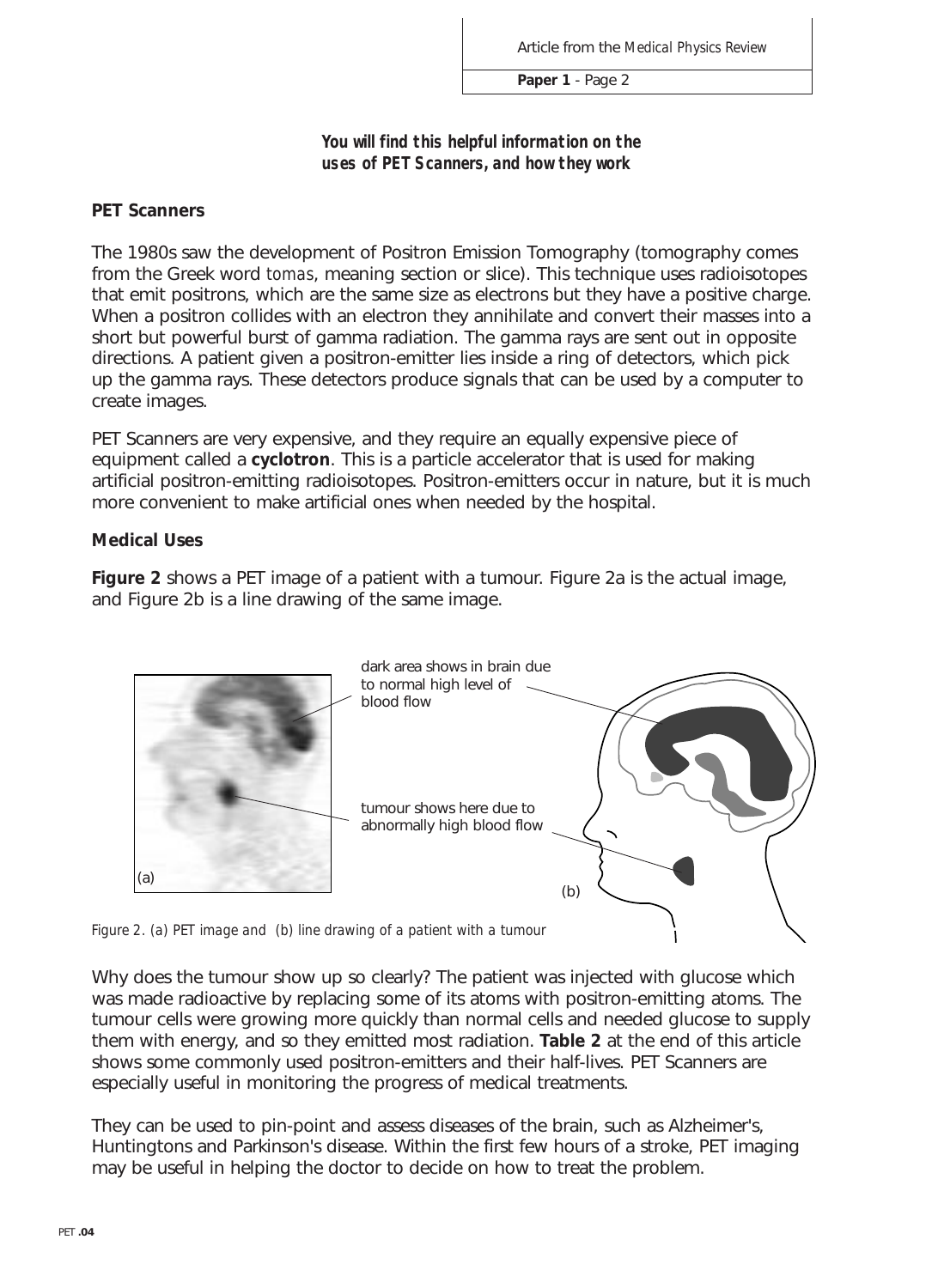**Paper 1** - Page 3

PET Scanners can differentiate between malignant and benign growths (cancerous and non-cancerous tumours) and they can show up growths as small as 5mm in diameter.

The Scanner is widely used in diagnosing diseases of the heart. PET images can, for instance, help a surgeon to tell if a patient's heart muscle would benefit from coronary artery bypass surgery.

PET Scanners have proved invaluable as a way of helping doctors diagnose diseases and monitor the process of a course of treatment without the need for exploratory operations. Although the combined price of a PET Scanner and a cyclotron is huge, PET Scanners are proving to be very cost-effective.

Glucose was used to send a radioisotope to the tumour shown in Figure 2. Glucose has the chemical formula  $C_6H_{12}O_6$ . A similar chemical, FDG (fluorodeoxyglucose) could be used in a similar way. This chemical contains fluorine. So a radiologist could choose one of 3 short half-life radioisotopes to produce the PET image.

| Element     | Isotope         | Natural/Artificial<br>(A)<br>(N) | Is it a<br>Radioisotope?                | Radiation Emitted   Half life** |            |
|-------------|-----------------|----------------------------------|-----------------------------------------|---------------------------------|------------|
| Hydrogen 1H |                 | N                                | X                                       | ٠                               |            |
|             | 2H              | N                                | $\overline{\textsf{x}}$                 |                                 |            |
|             | 3H              | A                                | √                                       | beta                            | 12.3 years |
| Carbon      | 11C             | A                                | ✓<br>$\overline{\bm{x}}$                | positron*                       | 20 minutes |
|             | 12C             | N                                | $\overline{\textsf{x}}$                 |                                 |            |
|             | 13C             | N                                |                                         | $\overline{\phantom{a}}$        |            |
| Oxygen      | 15 <sub>O</sub> | Α                                | $\checkmark$                            | positron*                       | 122seconds |
|             | 16 <sub>O</sub> | N                                | $\overline{\textsf{x}}$                 |                                 |            |
|             | 18 <sub>O</sub> | N                                | $\overline{\textsf{x}}$                 | $\overline{\phantom{a}}$        |            |
| Fluorine    | 18F<br>19F      | A<br>N                           | $\checkmark$<br>$\overline{\textsf{x}}$ | positron*                       | 2 hours    |
|             | 20F             | A                                | $\checkmark$                            | beta                            | 11 seconds |

*Table 2. Isotopes of some common elements*

\* a positron and an electron annhilate to produce a pair of gamma rays

\*\* this is the time taken for the number of parent atoms in a sample to halve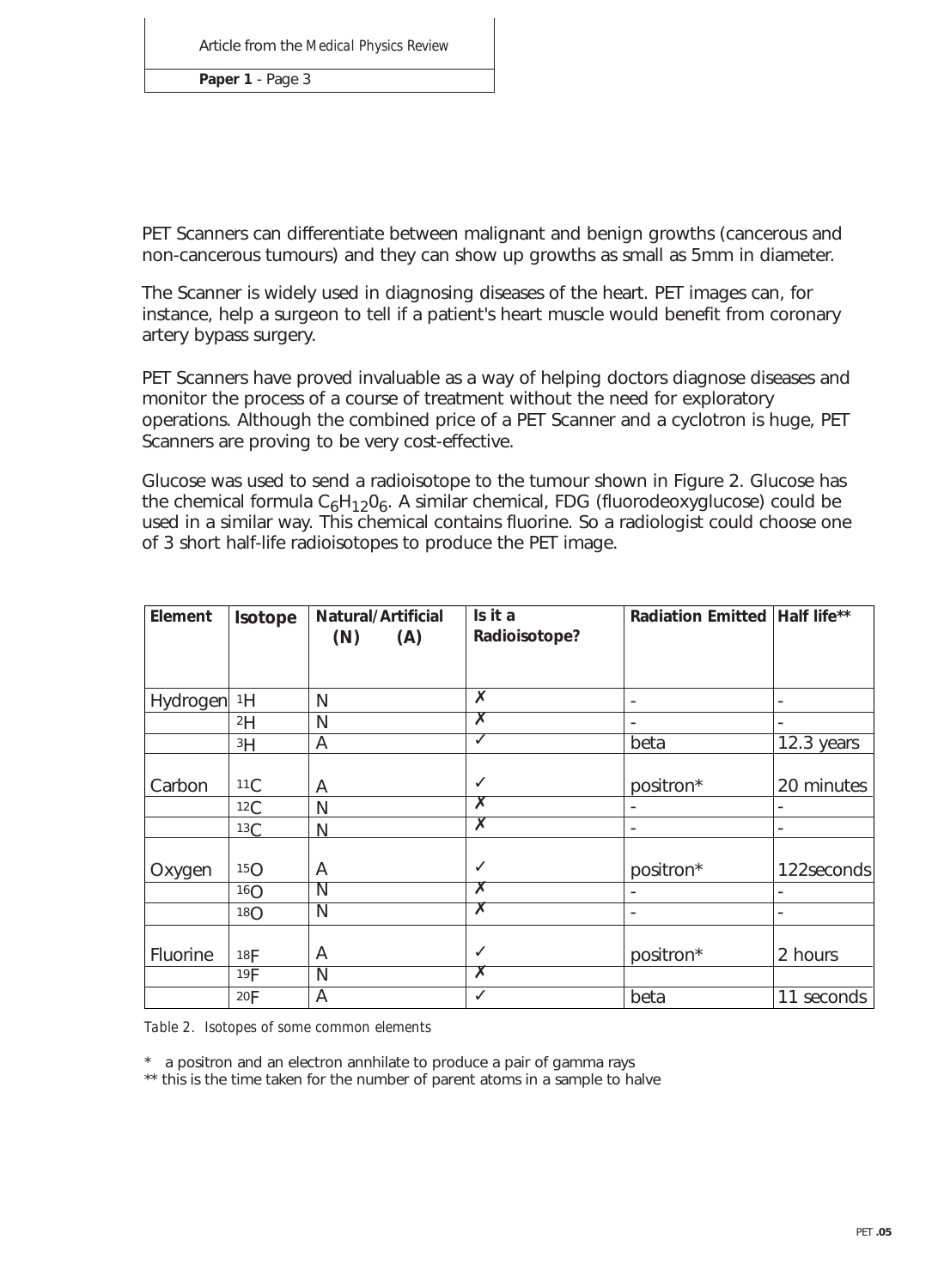**Paper 2** - Page 1

## **The strange world of antimatter**

Antimatter is strange stuff. One way to think of it is that it's like looking at matter in the mirror. You and your reflection in the mirror are basically the same - except right and left are reversed. It's similar with matter and antimatter. An anti-proton is like an ordinary proton except its charge is reversed - instead of having a positive charge it has a negative one (see table below).

Gamma ray **You might want to include this table in your poster. Add extra rows to compare an electron with its 'mirror' particle, the anti-electron (positron).**

| <b>Particle</b> | Charge | <b>Mass</b> |
|-----------------|--------|-------------|
| Proton          | $+1$   |             |
| Anti-proton     |        |             |

*Table 1. Matter and antimatter*

An English physicist called Paul Dirac predicted the existence of antimatter in the 1930s. Soon after, anti-electrons (usually called positrons) were created in the laboratory, with anti-protons, and antineutrons following much later. The latest advance in antimatter research is in creating anti-atoms.

#### **Annihilation**

The really interesting thing about antimatter is what happens when it meets matter. The two destroy each other in a flash of energy, which appears as gamma rays (See Figure 1). This is a dramatic demonstration of Einstein's famous equation  $\mathsf{E}\text{=}mc^2$  where mass is transformed into pure energy.

**You may wish to include this diagram in your poster. You will have to add annotations to help explain what happens when a positron collides with an electron.**



*Figure 1. Matter meets antimatter*

Antimatter doesn't only exist in the laboratory. Some radioactive elements emit positrons naturally and current theories suggest that vast amounts of antimatter were created after the Big Bang. Perhaps there are even whole galaxies made from antimatter. Early next century, the world's first antimatter detector in space will be launched. Let's hope that if there is antimatter out there, it's a long way away.

#### **Positron emission**

It's a fact of atomic life that some nuclei are less stable than others. The way an unstable nucleus becomes more stable is by throwing out one or more of its particles. This is what we call radioactive decay. Alpha, beta and gamma may be the most familiar types of decay, but many atoms follow a different path towards stability: they emit positrons, which are particles of antimatter.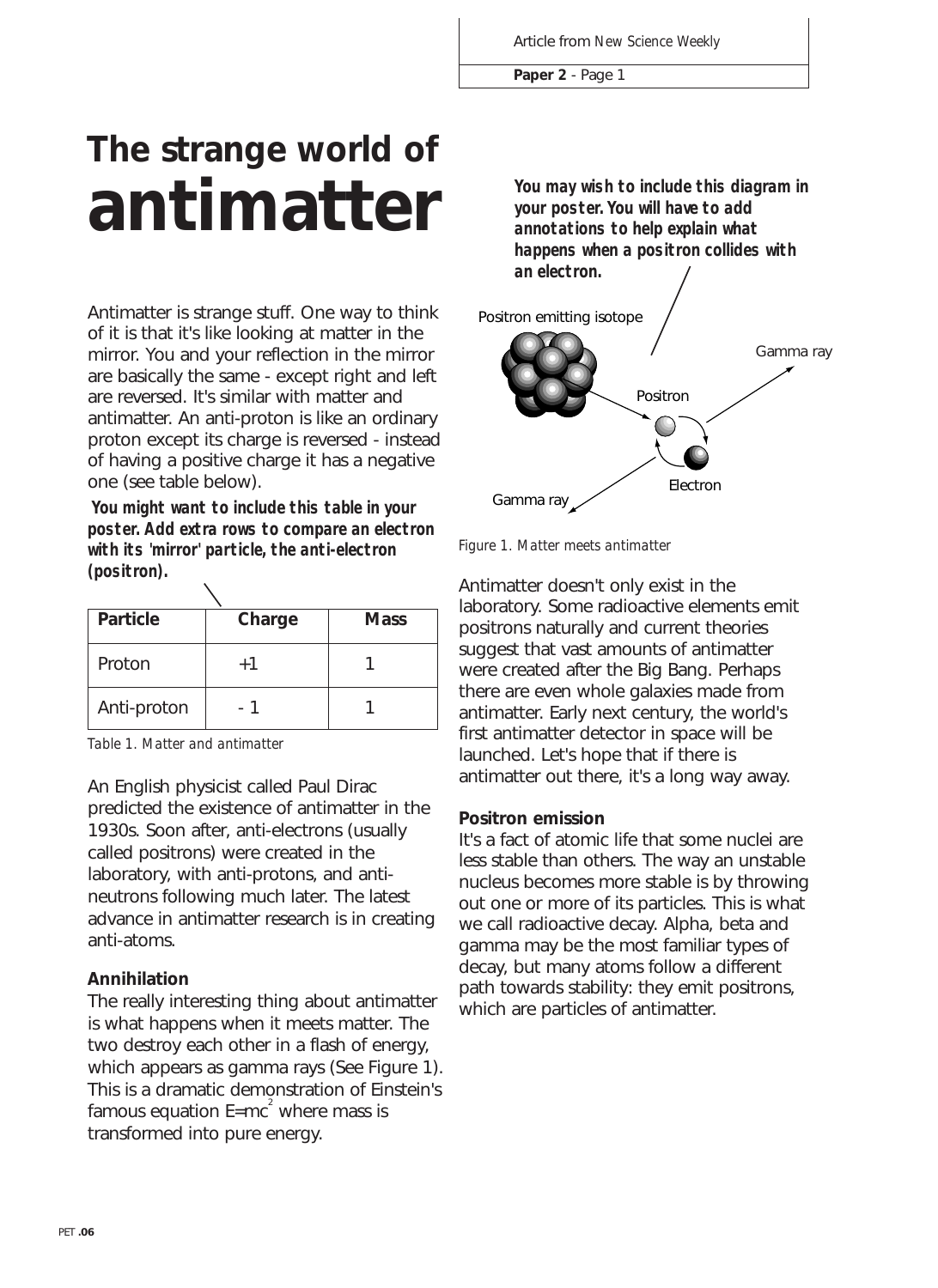**Paper 2** - Page 2

Here is an example to explain what happens in more detail. Iodine is an element whose atoms come in many varieties, or 'isotopes'. Two isotopes are shown in the table below.

| Isotope | <b>Protons</b> | <b>Electrons</b> | <b>Neutrons</b> |
|---------|----------------|------------------|-----------------|
| $124 -$ | 53             | 53               | 71              |
| $127 -$ | 53             | 53               | 74              |

*Table 2. Two isotopes of iodine and the particles they contain*

It is the number of protons in an atom that determines which element it is. You can see that each isotope of iodine contains 53 protons.

The only difference between these isotopes is the number of neutrons in their nucleus.

 $127$ I, the natural form, is stable, but  $124$ I, which is made artificially, is

unstable. What happens is that it transforms one of its protons into a neutron. At the same time, it ejects a positron from the nucleus.

The simplest ordinary atom is hydrogen, with a single proton and electron. What scientists at the European Centre for Particle Physics (CERN) have managed to do is to create the world's first atom of antihydrogen, by combining an anti-proton with an anti-electron.

The machine used at CERN accelerates a beam of anti-protons through a tube shaped like a running track (see Figure 2). Powerful magnets round the tube give the magnetic field. Once every 'lap' (there are about 3 million laps a second) the beam passes through a jet of xenon gas. Occasionally an anti-proton converts a fraction of its energy into an electron and a positron. Very, very rarely one of the positrons is captured by an anti-proton and an atom of anti-hydrogen is created. During a 3-week period in early 1996 physicists at



## Creating a new antiworld

Scientists have been making particles of antimatter for 40 years. By accelerating electrons to enormous speed and then smashing them into a material they can cause positrons to appear. Scientists have recently attempted to create whole atoms of antimatter, using very powerful particle accelerators.

**This is very important current research. You need to think about how you present this in your poster. This diagram may help.**

CERN managed to create nine atoms of anti-hydrogen. Each of these atoms survived for 40 nanoseconds. A nanosecond is one billionth of a second.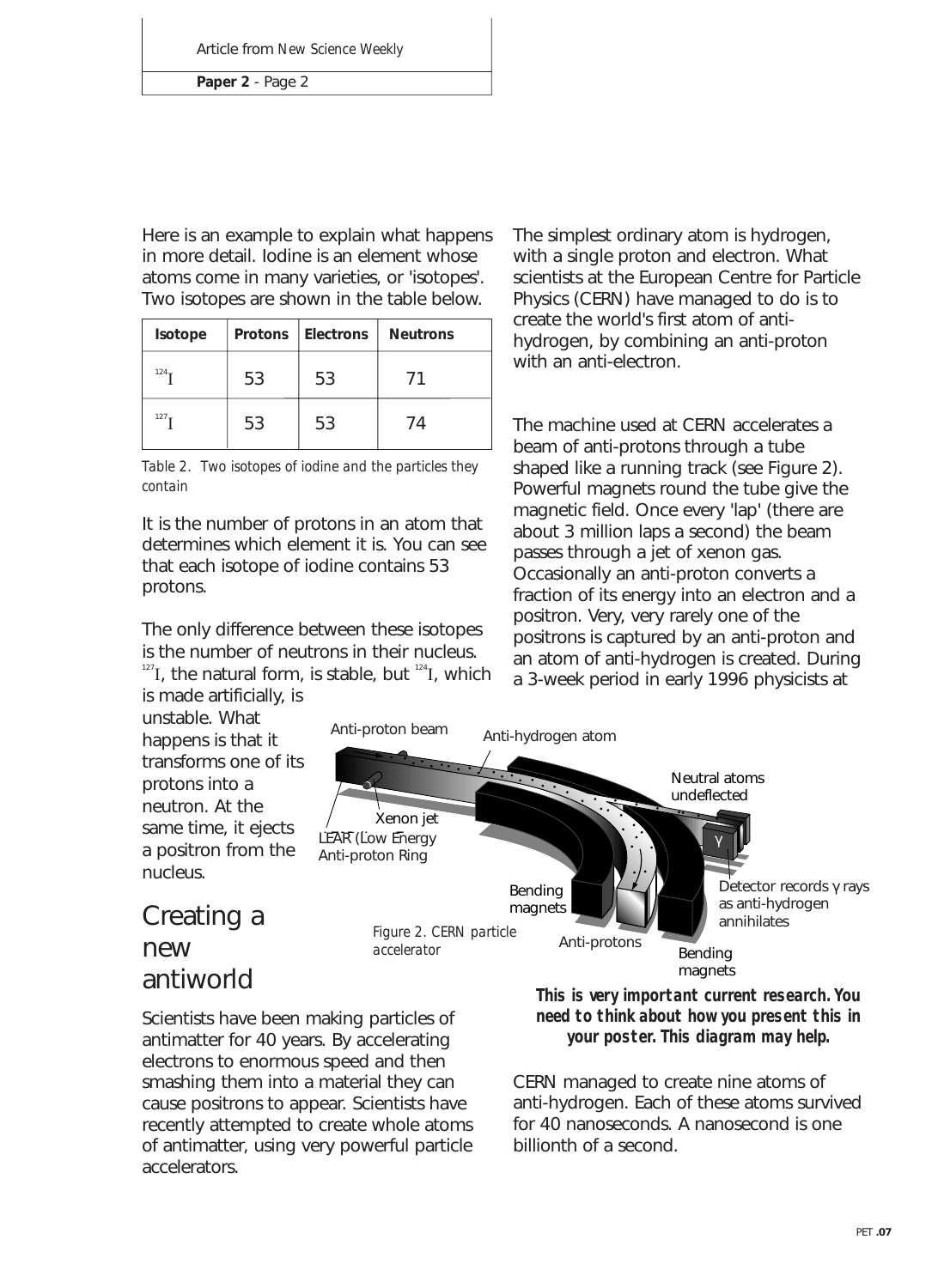Page 1

http://www.tomoscan.com/product\_info.htm

## The new PET Scanner from TomoScan won't cost you the Earth.

Our new scanner the T036, is our most sophisticated yet. The combination of new gamma ray detectors and more powerful computer imaging make this a most cost effective, high-quality instrument. Our innovative, integrated electronic circuits and ingenious re-design of the ring of detectors have allowed us to combine clinical utility with an economical price.

Also available is our newly - upgraded Cyclotron, the TCT 4. Improved magnet design allows the TCT 4 to produce radiotracers for the TomoScan with improved efficiency and lower cost, while maintaining exceptional levels of performance.